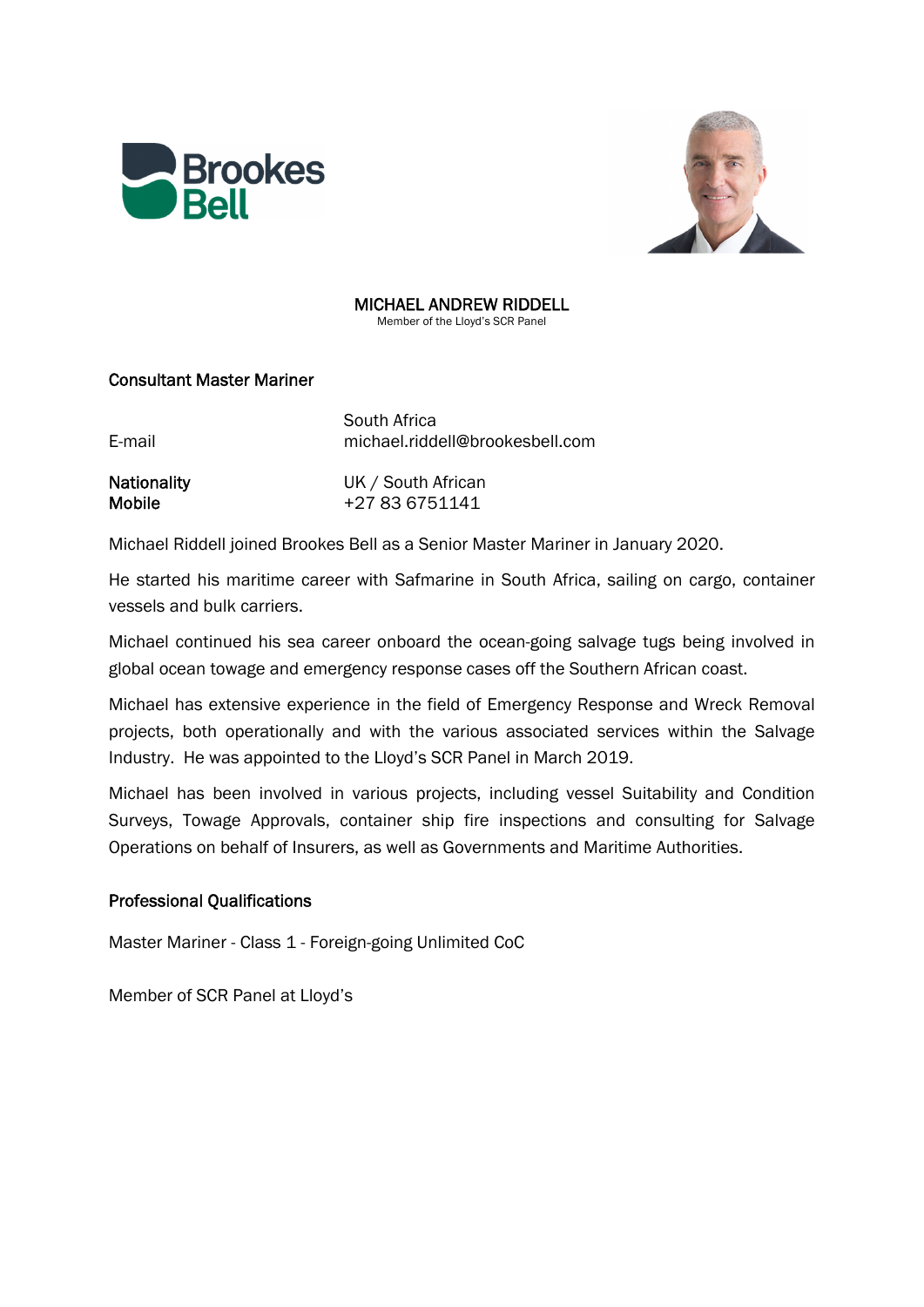2

#### Academic Qualifications

Diploma in Marine Surveying - Distinction

#### Professional Memberships

Member of Nautical Institute

Member of MLA SA (Maritime Law Association South Africa)

### Previous Employment History

Master Mariner/Marine Consultant.

Ardent – Titan/Svitzer Merger (Ardent Subtech JV), South Africa. Salvage Master and Salvage Manager.

Svitzer - South Africa. Salvage Master and Manager.

Smit - South Africa. Delivery Master/Salvage Officer/Assistant Salvage Master.

Smit (Pentow Marine/Smit Pentow), South Africa. Chief Officer/2nd Officer.

Sopelog - South Africa. MODU Chief Officer.

Safmarine (South African Marine Corp) - South Africa. Cadet/3rd Officer.

Container Terminal Superintendent.